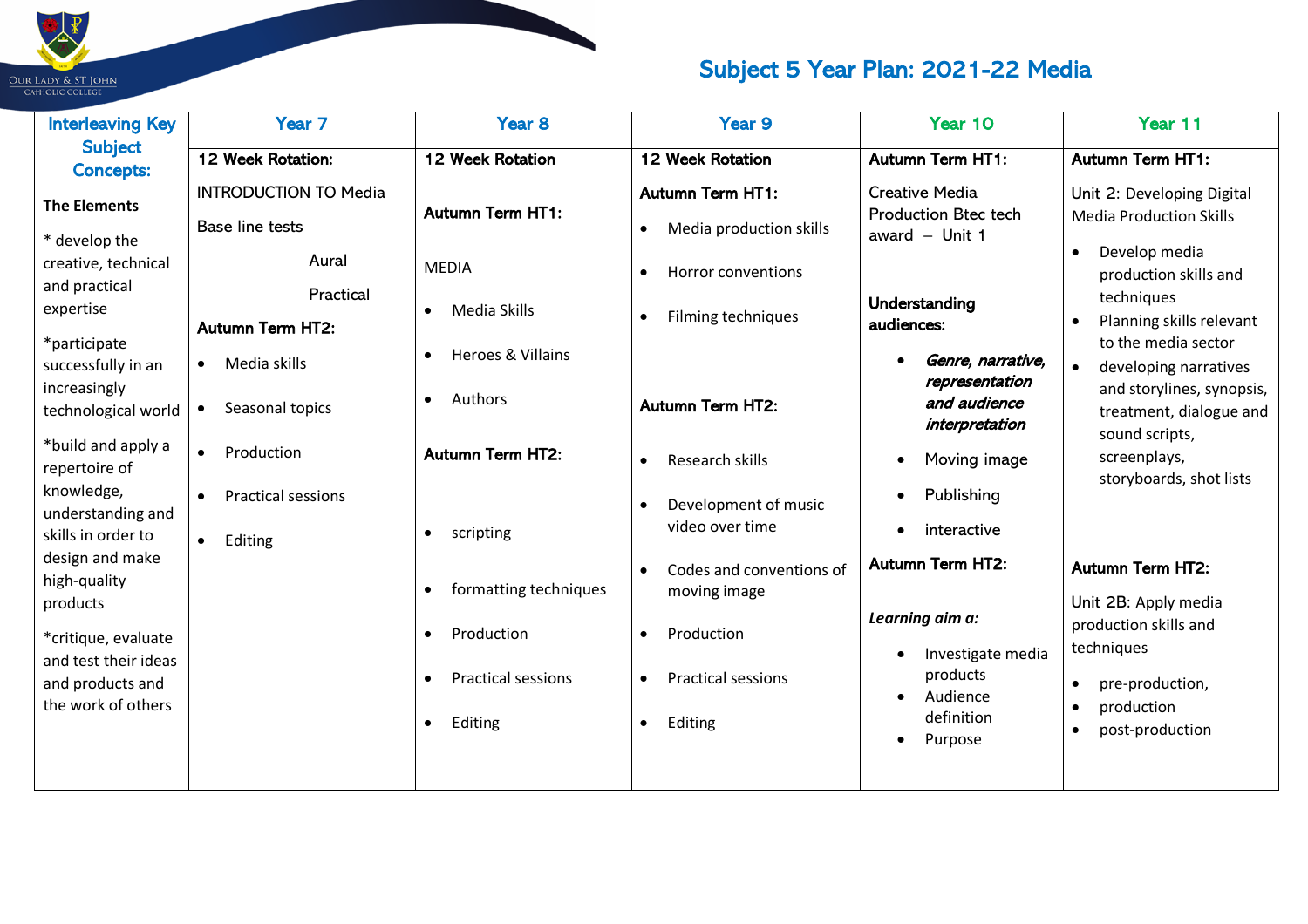

|  |  | $\bullet$ | Explore how     | B1: Pre-production                        |
|--|--|-----------|-----------------|-------------------------------------------|
|  |  |           | media products  | processes and practices                   |
|  |  |           | are created to  |                                           |
|  |  |           | provide meaning | scripts<br>$\bullet$                      |
|  |  |           | and engage      | storyboards<br>$\bullet$                  |
|  |  |           | audiences       | synopsis<br>$\bullet$                     |
|  |  |           | Genre           | cast list<br>$\bullet$                    |
|  |  | $\bullet$ | Narrative       | character breakdown<br>$\bullet$          |
|  |  |           |                 | <b>B2: Production processes</b>           |
|  |  |           |                 | and practices                             |
|  |  |           |                 |                                           |
|  |  |           |                 | shooting footage<br>$\bullet$             |
|  |  |           |                 | camera set ups<br>$\bullet$               |
|  |  |           |                 | directing team<br>$\bullet$               |
|  |  |           |                 | production roles<br>$\bullet$             |
|  |  |           |                 | professional practice<br>$\bullet$        |
|  |  |           |                 | B3: Post-production                       |
|  |  |           |                 | processes and practices                   |
|  |  |           |                 |                                           |
|  |  |           |                 | Edits                                     |
|  |  |           |                 | Online/offline<br>$\bullet$               |
|  |  |           |                 | Export in correct format<br>$\bullet$     |
|  |  |           |                 | for publication and                       |
|  |  |           |                 | viewing                                   |
|  |  |           |                 |                                           |
|  |  |           |                 | C1: Review of progress and<br>development |
|  |  |           |                 |                                           |
|  |  |           |                 | Evaluation of process<br>$\bullet$        |
|  |  |           |                 |                                           |
|  |  |           |                 |                                           |

 $\blacksquare$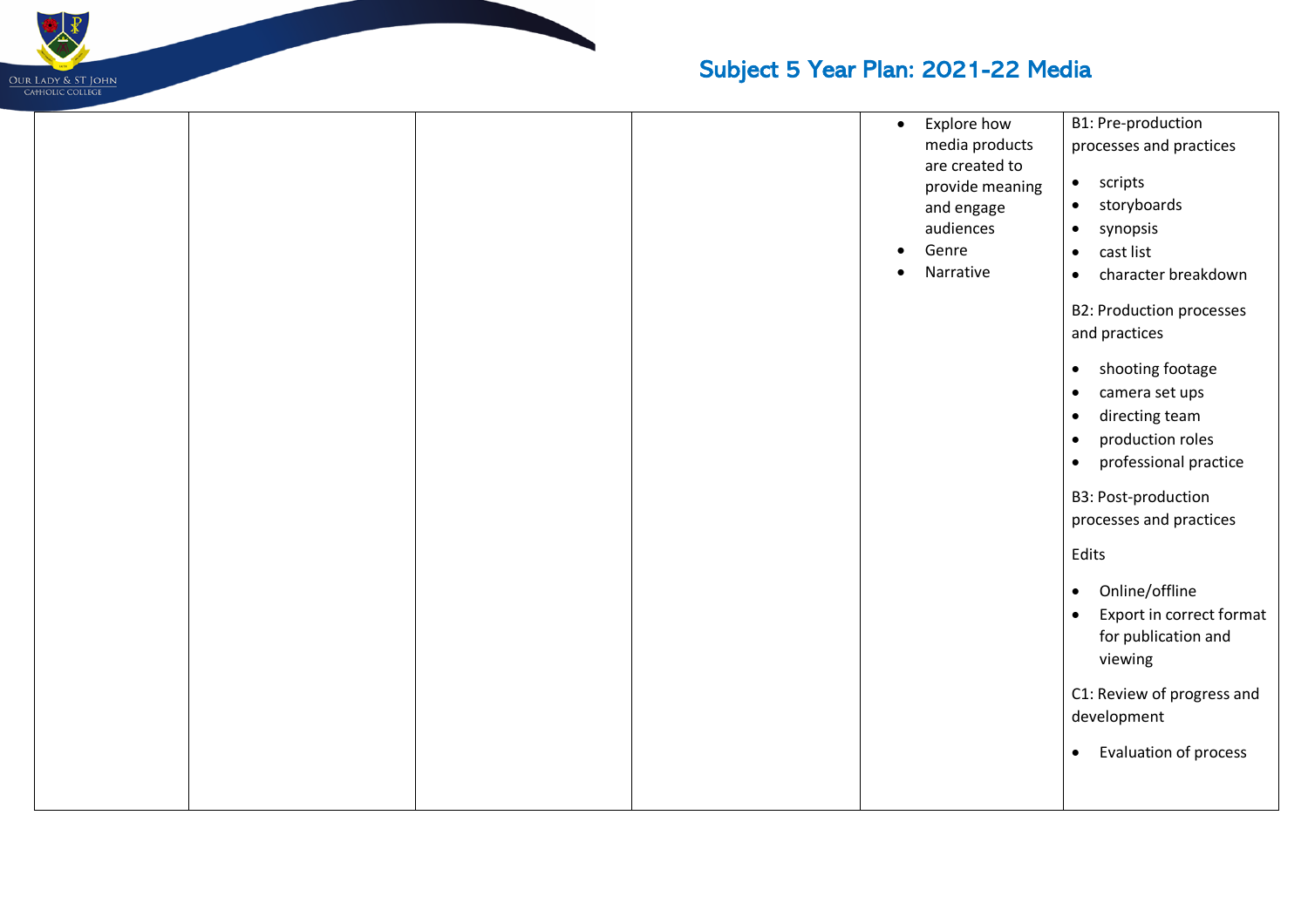

| <b>Spring Term HT1:</b><br>OLSJ school policy<br>$\bullet$<br><b>Healthy Heads</b><br>Storyboardthat software<br>$\bullet$<br>Codes and conventions<br>$\bullet$<br>comic strips | <b>Spring Term HT1</b><br>Codes and conventions<br>$\bullet$<br>of storyboarding<br>Produce original<br>$\bullet$<br>characters<br>Creation of animation<br>$\bullet$ | Spring Term HT1 & Spring<br>Term HT2:<br><b>Editing skills</b><br>$\bullet$<br>Post prodction<br>$\bullet$ | <b>Spring Term HT1:</b><br>Learning aim b<br>Media production<br>techniques<br><b>Spring Term HT2:</b><br>Audio/moving<br>image media<br>products<br>Publishing media<br>products<br>Interactive media<br>product | <b>Spring Term HT1:</b><br>Unit 3: External<br>Assessment - Create a<br>Media Product in Response<br>to a Brief.<br>AO1 Understand how to<br>develop ideas in response to<br>a brief<br>AO2 Develop planning<br>materials in response to a<br>brief<br><b>Spring Term HT2:</b><br>Unit 3: External<br>Assessment (cont)<br>AO3 Apply media<br>production skills and<br>techniques to the creation<br>of a media product |
|----------------------------------------------------------------------------------------------------------------------------------------------------------------------------------|-----------------------------------------------------------------------------------------------------------------------------------------------------------------------|------------------------------------------------------------------------------------------------------------|-------------------------------------------------------------------------------------------------------------------------------------------------------------------------------------------------------------------|-------------------------------------------------------------------------------------------------------------------------------------------------------------------------------------------------------------------------------------------------------------------------------------------------------------------------------------------------------------------------------------------------------------------------|
|                                                                                                                                                                                  |                                                                                                                                                                       |                                                                                                            |                                                                                                                                                                                                                   | AO4 Create and refine a<br>media product to meet the<br>requirements of a brief                                                                                                                                                                                                                                                                                                                                         |
|                                                                                                                                                                                  |                                                                                                                                                                       |                                                                                                            |                                                                                                                                                                                                                   |                                                                                                                                                                                                                                                                                                                                                                                                                         |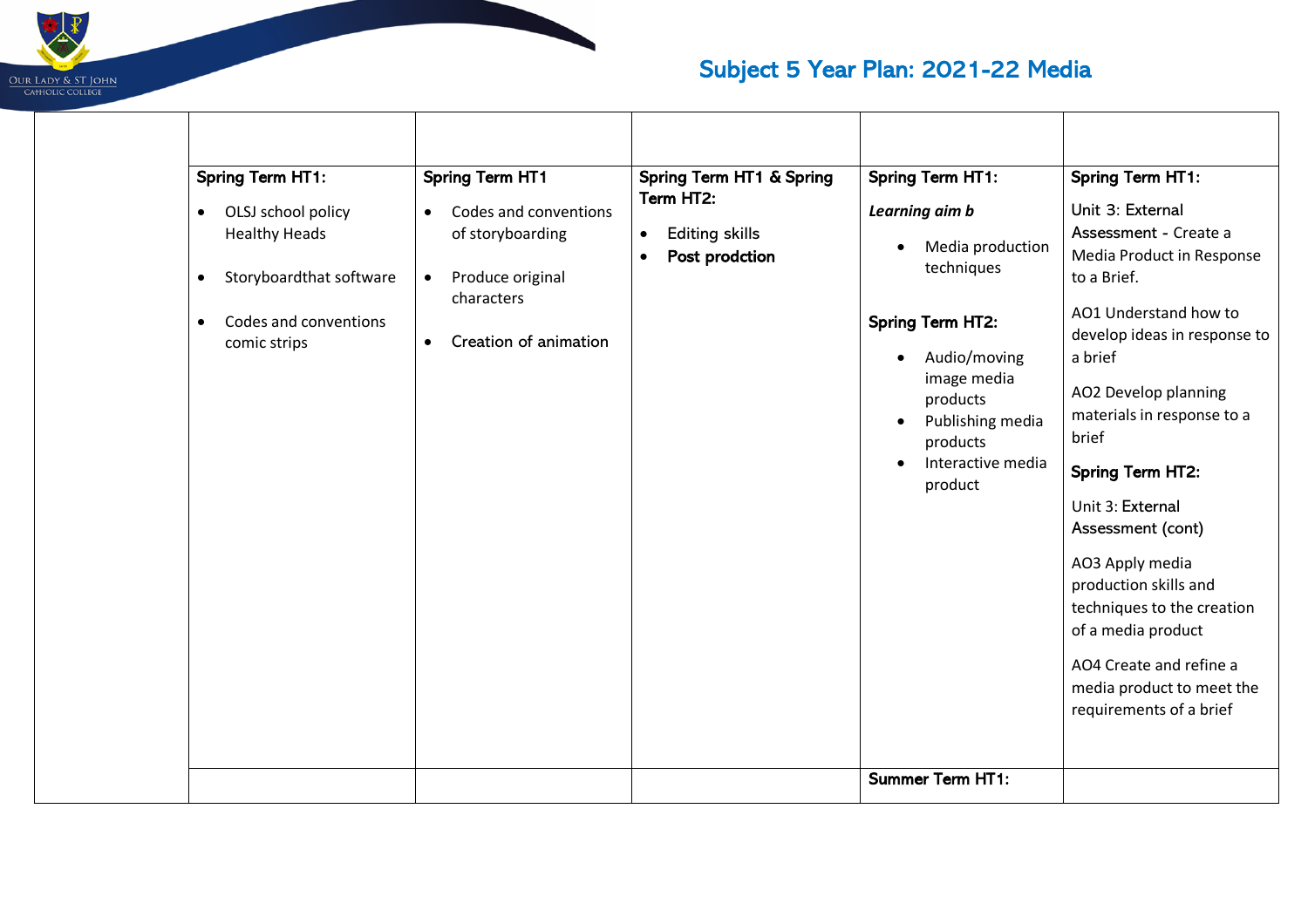

|  |                                                                                                                                                                                                                                                                                                                                  |                                                                |  |                                                                                                                                                                                                                                                                                                                                                                                                                                                                                                                                                              | Unit 1: Potfolio                                                                                                                                                                                                               |  |
|--|----------------------------------------------------------------------------------------------------------------------------------------------------------------------------------------------------------------------------------------------------------------------------------------------------------------------------------|----------------------------------------------------------------|--|--------------------------------------------------------------------------------------------------------------------------------------------------------------------------------------------------------------------------------------------------------------------------------------------------------------------------------------------------------------------------------------------------------------------------------------------------------------------------------------------------------------------------------------------------------------|--------------------------------------------------------------------------------------------------------------------------------------------------------------------------------------------------------------------------------|--|
|  |                                                                                                                                                                                                                                                                                                                                  |                                                                |  |                                                                                                                                                                                                                                                                                                                                                                                                                                                                                                                                                              |                                                                                                                                                                                                                                |  |
|  |                                                                                                                                                                                                                                                                                                                                  |                                                                |  |                                                                                                                                                                                                                                                                                                                                                                                                                                                                                                                                                              | <b>Summer Term HT2:</b>                                                                                                                                                                                                        |  |
|  |                                                                                                                                                                                                                                                                                                                                  |                                                                |  |                                                                                                                                                                                                                                                                                                                                                                                                                                                                                                                                                              | Unit 1: Practical portfolio                                                                                                                                                                                                    |  |
|  |                                                                                                                                                                                                                                                                                                                                  | <b>KS3 National Curriculum</b>                                 |  |                                                                                                                                                                                                                                                                                                                                                                                                                                                                                                                                                              | <b>KS4 National Curriculum</b>                                                                                                                                                                                                 |  |
|  | Design technology                                                                                                                                                                                                                                                                                                                |                                                                |  | <b>Btec Media Specification</b>                                                                                                                                                                                                                                                                                                                                                                                                                                                                                                                              |                                                                                                                                                                                                                                |  |
|  | use research and exploration, such as the study of different cultures,<br>to identify and<br>understand user needs<br>identify and solve their own design problems and understand how to<br>reformulate                                                                                                                          |                                                                |  | UNIT <sub>1</sub>                                                                                                                                                                                                                                                                                                                                                                                                                                                                                                                                            |                                                                                                                                                                                                                                |  |
|  |                                                                                                                                                                                                                                                                                                                                  |                                                                |  | Learning Aim A: Investigate media products<br>A1: Media products, audiences and purpose Looking at a range of past and<br>present media products, such as podcasts, magazines and mobile apps,<br>learners will examine how media products engage audiences for a given<br>purpose. Learners will develop their understanding of the relationship<br>between media products, their audiences and purposes through analysis,<br>discussion, note taking.<br>Learning aim B: Explore how media products are created to provide meaning<br>and engage audiences |                                                                                                                                                                                                                                |  |
|  |                                                                                                                                                                                                                                                                                                                                  |                                                                |  |                                                                                                                                                                                                                                                                                                                                                                                                                                                                                                                                                              |                                                                                                                                                                                                                                |  |
|  | problems given to them<br>develop specifications to inform the design of innovative, functional,<br>appealing products<br>that respond to needs in a variety of situations<br>use a variety of approaches [for example, biomimicry and user-<br>centred design],<br>to generate creative ideas and avoid stereotypical responses |                                                                |  |                                                                                                                                                                                                                                                                                                                                                                                                                                                                                                                                                              |                                                                                                                                                                                                                                |  |
|  |                                                                                                                                                                                                                                                                                                                                  |                                                                |  |                                                                                                                                                                                                                                                                                                                                                                                                                                                                                                                                                              |                                                                                                                                                                                                                                |  |
|  |                                                                                                                                                                                                                                                                                                                                  |                                                                |  |                                                                                                                                                                                                                                                                                                                                                                                                                                                                                                                                                              |                                                                                                                                                                                                                                |  |
|  |                                                                                                                                                                                                                                                                                                                                  |                                                                |  |                                                                                                                                                                                                                                                                                                                                                                                                                                                                                                                                                              |                                                                                                                                                                                                                                |  |
|  |                                                                                                                                                                                                                                                                                                                                  |                                                                |  |                                                                                                                                                                                                                                                                                                                                                                                                                                                                                                                                                              |                                                                                                                                                                                                                                |  |
|  | detailed plans, 3-D                                                                                                                                                                                                                                                                                                              | develop and communicate design ideas using annotated sketches, |  |                                                                                                                                                                                                                                                                                                                                                                                                                                                                                                                                                              | B1: Genre, narrative, representation and audience interpretation Learners<br>will select media products from one of the three sectors: audio/moving<br>image, publishing and interactive, and explore how genre, narrative and |  |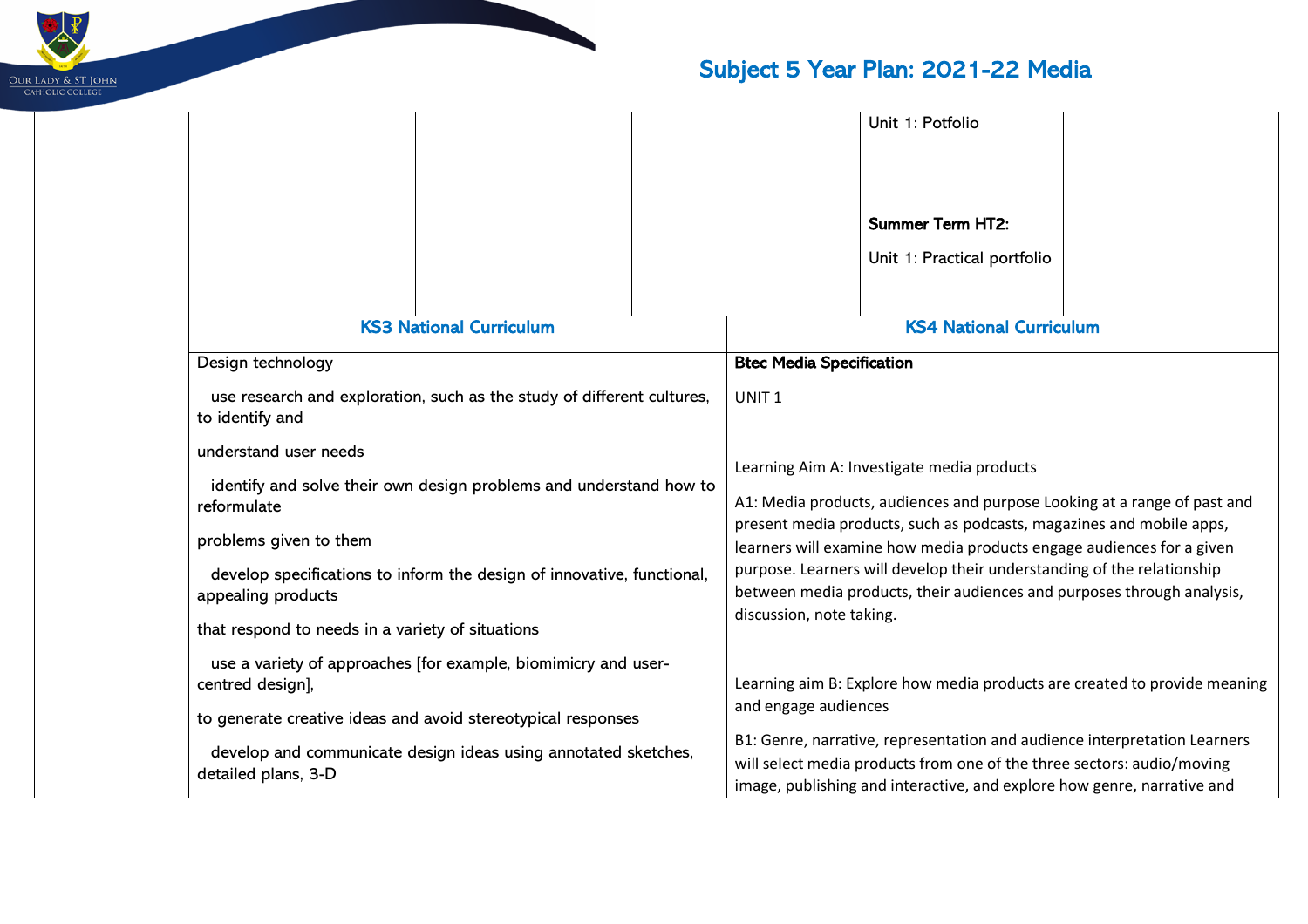

| and mathematical modelling, oral and digital presentations and                                                                                                                                                                                                                              | representation are combined to engage their audience. Learners will develop                                                                                                                                                                                                                                                                                              |
|---------------------------------------------------------------------------------------------------------------------------------------------------------------------------------------------------------------------------------------------------------------------------------------------|--------------------------------------------------------------------------------------------------------------------------------------------------------------------------------------------------------------------------------------------------------------------------------------------------------------------------------------------------------------------------|
| computer-based tools                                                                                                                                                                                                                                                                        | their understanding of how media products are created to appeal to their                                                                                                                                                                                                                                                                                                 |
| Make                                                                                                                                                                                                                                                                                        | audiences through analysis, discussion, note taking.                                                                                                                                                                                                                                                                                                                     |
| select from and use specialist tools, techniques, processes,<br>equipment and machinery<br>precisely, including computer-aided manufacture<br>select from and use a wider, more complex range of materials,<br>components and ingredients, taking into account their properties<br>Evaluate | B2: Media production techniques Learners will deconstruct media products<br>to examine how media production techniques combine to create meaning<br>for audiences. Learners will develop their understanding of how different<br>production techniques combine to create meaning through analysis, note<br>taking,<br>Unit 2: Developing Digital Media Production Skills |
| analyse the work of past and present professionals and others to<br>develop and broaden                                                                                                                                                                                                     | Learning aims:                                                                                                                                                                                                                                                                                                                                                           |
| their understanding                                                                                                                                                                                                                                                                         | A Develop media production skills and techniques                                                                                                                                                                                                                                                                                                                         |
| investigate new and emerging technologies                                                                                                                                                                                                                                                   | A1: Practical skills and techniques Learners will participate in workshops and<br>classes to develop media production skills and techniques appropriate to                                                                                                                                                                                                               |
| test, evaluate and refine their ideas and products against a<br>specification, taking into                                                                                                                                                                                                  | one, or all, of the following media sectors: audio/moving image, publishing<br>and interactive media                                                                                                                                                                                                                                                                     |
| account the views of intended users and other interested groups                                                                                                                                                                                                                             |                                                                                                                                                                                                                                                                                                                                                                          |
| understand developments in design and technology, its impact on<br>individuals, society                                                                                                                                                                                                     | B Apply media production skills and techniques                                                                                                                                                                                                                                                                                                                           |
| and the environment, and the responsibilities of designers, engineers<br>and technologists                                                                                                                                                                                                  | Learners will apply relevant media production skills and techniques through<br>the following media practices: pre-production, production and post-<br>production when reworking extracts of an existing media product/s such as a<br>movie trailer, a magazine cover or a platform game.<br>B1: Pre-production processes and practices in the Audio/moving image         |
|                                                                                                                                                                                                                                                                                             | sector, pre-production processes and practices, producing:                                                                                                                                                                                                                                                                                                               |

and mathematical modelling, oral and digital presentations and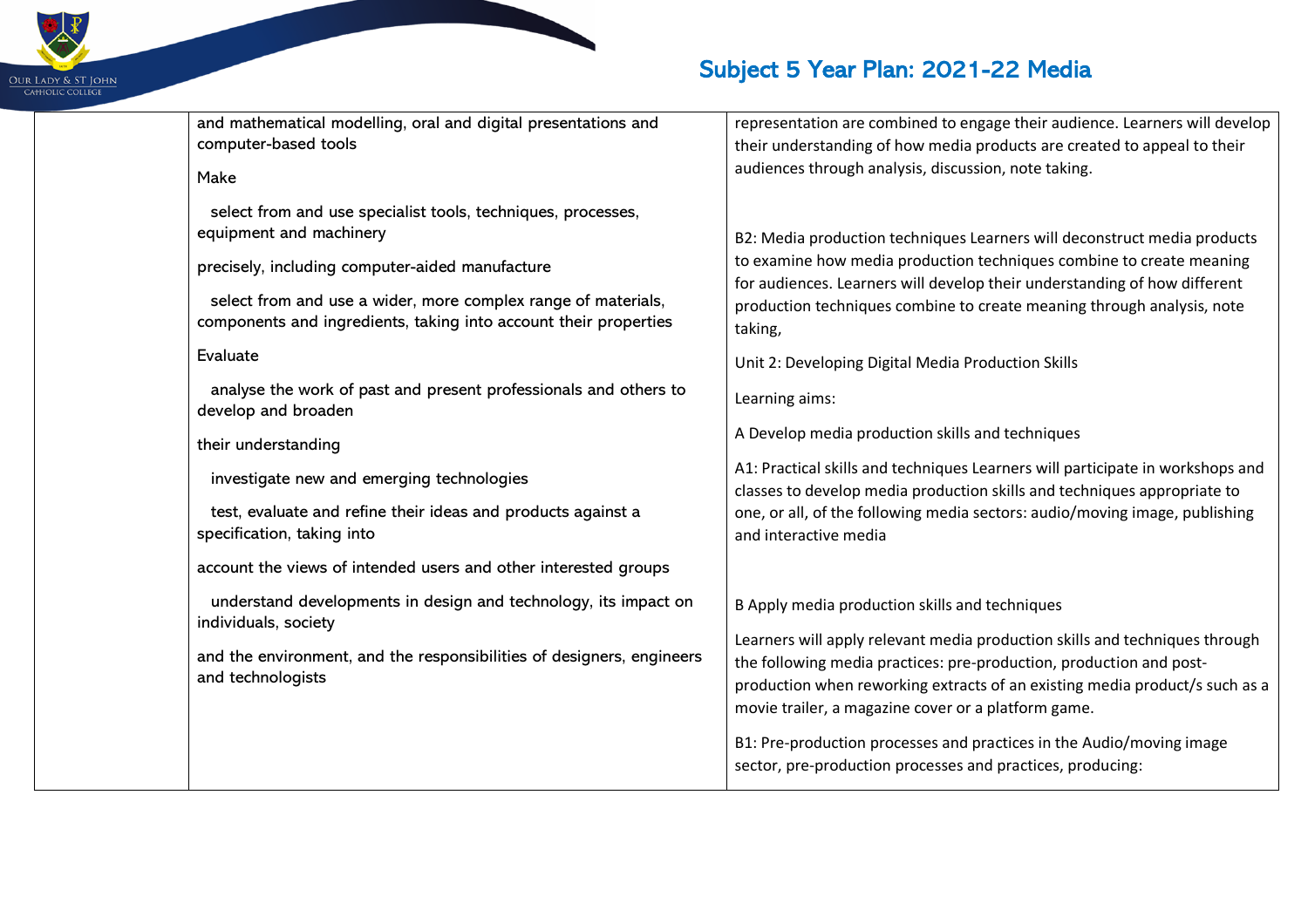

|  | a sound script<br>$\bullet$<br>a shooting script<br>$\bullet$<br>a storyboard.<br>٠<br>B2: Production processes and practices<br>• Audio/moving image production processes and practices                                                 |  |
|--|------------------------------------------------------------------------------------------------------------------------------------------------------------------------------------------------------------------------------------------|--|
|  | recording audio<br>$\bullet$<br>shooting footage.<br>$\bullet$                                                                                                                                                                           |  |
|  | B3: Post-production processes and practices<br>editing audio<br>$\bullet$<br>editing audio and video footage together into a finished extract o<br>rendering audio and video.                                                            |  |
|  | C 1:Review own progress and development of skills and practices<br>The review can include audio-visual commentaries (such as screen<br>recordings), annotated practical work and/or written content, with reference<br>to the following: |  |
|  | • development of skills and techniques<br>• responding to audience/user feedback                                                                                                                                                         |  |
|  | • identifying strengths and areas for development<br>• actions and targets for future production work                                                                                                                                    |  |
|  | • reference to professional working practices<br>• use of terminology appropriate to the media field                                                                                                                                     |  |